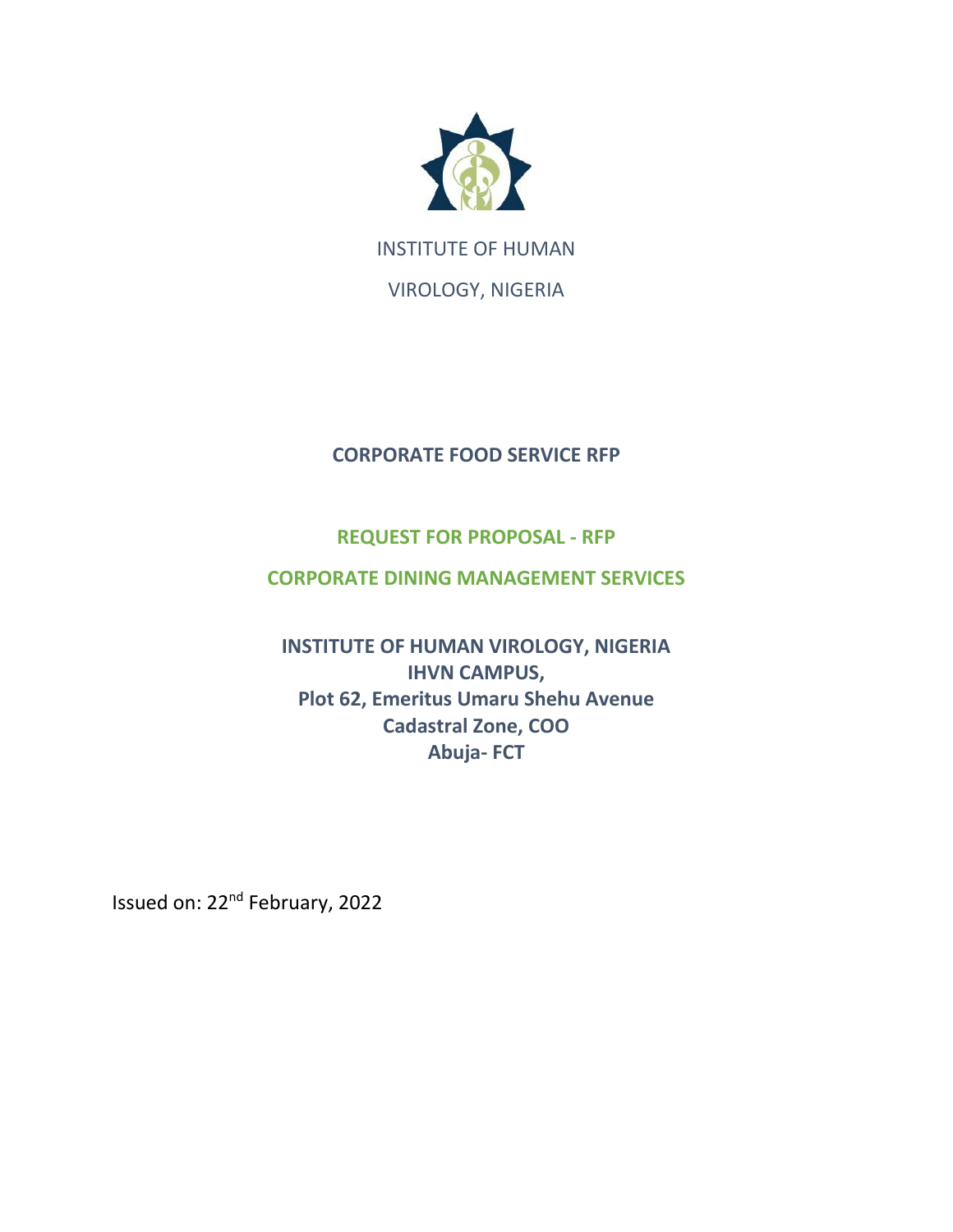# **Table of Contents**

#### **1.0 General Information**

- 1.1 Statement of Purpose
- 1.2 Company Background

### **2.0 Scope of Work**

- 2.1 Contract Services
- 2.2 Equipment and Utensils
- 2.3 Cleaning
- 2.4 Service

# **3.0 Bidder Qualification**

### **4.0 Proposal Evaluation Criteria**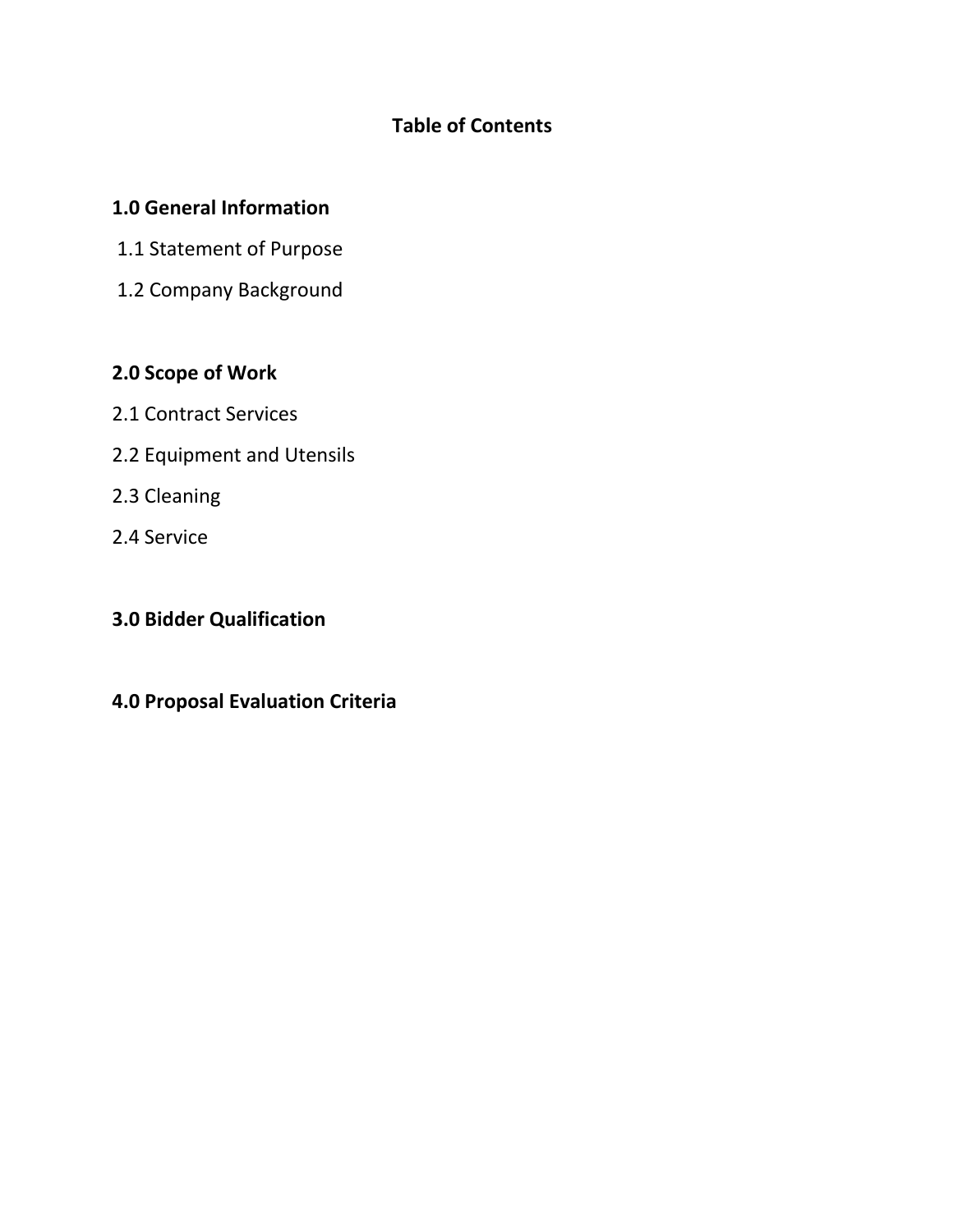### **1.0 General Information**

RFP for Corporate Dining Management Services

#### **1.1 Statement of Purpose**

The Institute of Human Virology, Nigeria is seeking proposals from qualified catering organizations for the provision and management of full-service cafeteria at the IHVN Campus, Abuja. Our goal is to partner with a vendor that can help us increase food service participation, and support corporate initiatives to promote healthy lifestyles and sustainable practices.

This RFP will highlight the services required for the delivery of food catering services. Our intention is to ensure that all FOOD, HEALTH AND SAFETY and related requirements are adhered to, as per the established standards and as per the company's requirements to achieve its customer satisfaction.

### **1.2 Company Background**

The Institute of Human Virology (IHVN) is a leading and reputable nongovernmental organization addressing infectious and non-infectious diseases such as HIV, tuberculosis and cancer through the provision of prevention, diagnosis, treatment, capacity building, research, and care and support services. IHVN is in partnership with local and international organizations and different tiers of the government of Nigeria at national, state and local levels. The Institute's vision is to be a leader in providing quality health services, capacity building and research in West Africa and beyond.

#### **2.0 Scope of Work**

The Contractor will provide the necessary materials and human resource to operate a functional canteen to ensure meals are prepared according to the meal schedule agreed by IHVN and Contractor.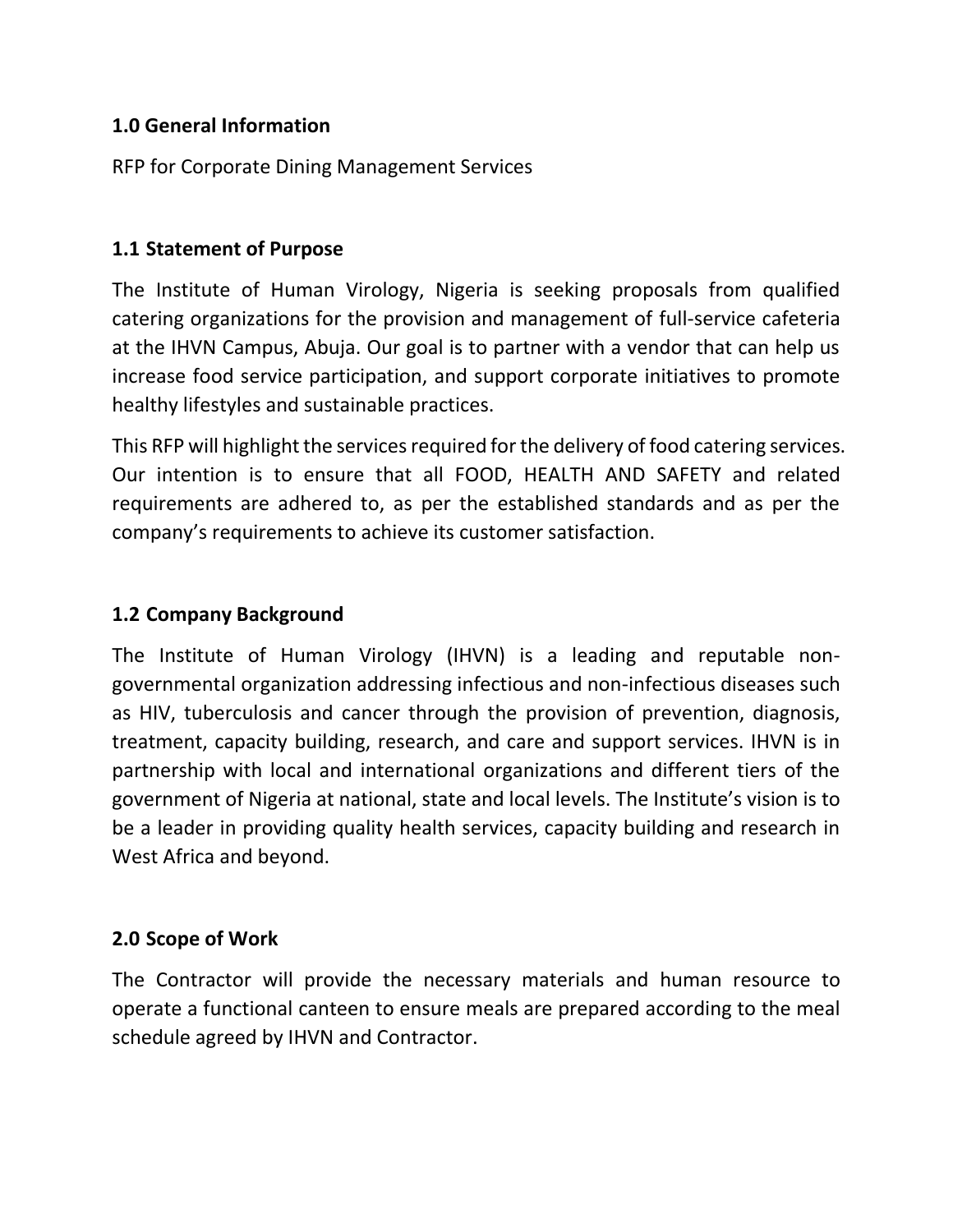## **2.1Contract services**

The Contractor will provide food catering service to operate an on-site canteen at the Institutes head office for breakfast and lunch between Monday – Friday of every week, with the exception of weekends and public holidays as follows:

- **Breakfast** A variety of items should be provided between the hours of 8:00am – 11:30am
- **Lunch –** A variety of items should be provided between the hours of 11:30am – 4:30pm

## **Considerations for meals:**

- Healthy and delicious breakfast and lunch items, offerings inclusive of fruits, protein options, vegetarian options, side dishes, salad and dessert.
- Establish affordable prices for breakfast and lunch in the canteen considering the allocation of space, equipment and utilities provided by the Institute.

The Contractor will perform the services with reasonable care, skill and diligence in accordance with the highest standard of its profession.

## **2.2 Equipment & Kitchen Utensils**

The Institute shall provide the Contractor with a modern kitchen containing equipment and utensils such as:

- **-** Double Door Refrigerator and Freezer
- **-** Microwave
- **-** Burner gas cooker and oven
- **-** Heat Extractor
- **-** Deep fryer
- **-** Sophisticated compartmentalized kitchen drawers and cabinets
- **-** Convection oven
- **-** 20ltrs Electric kettle and dispenser
- **-** Espresso machine
- **-** 3 in 1 Deep fill Snack maker
- **-** Electric snack display stand
- **-** Electric food warmer and display stand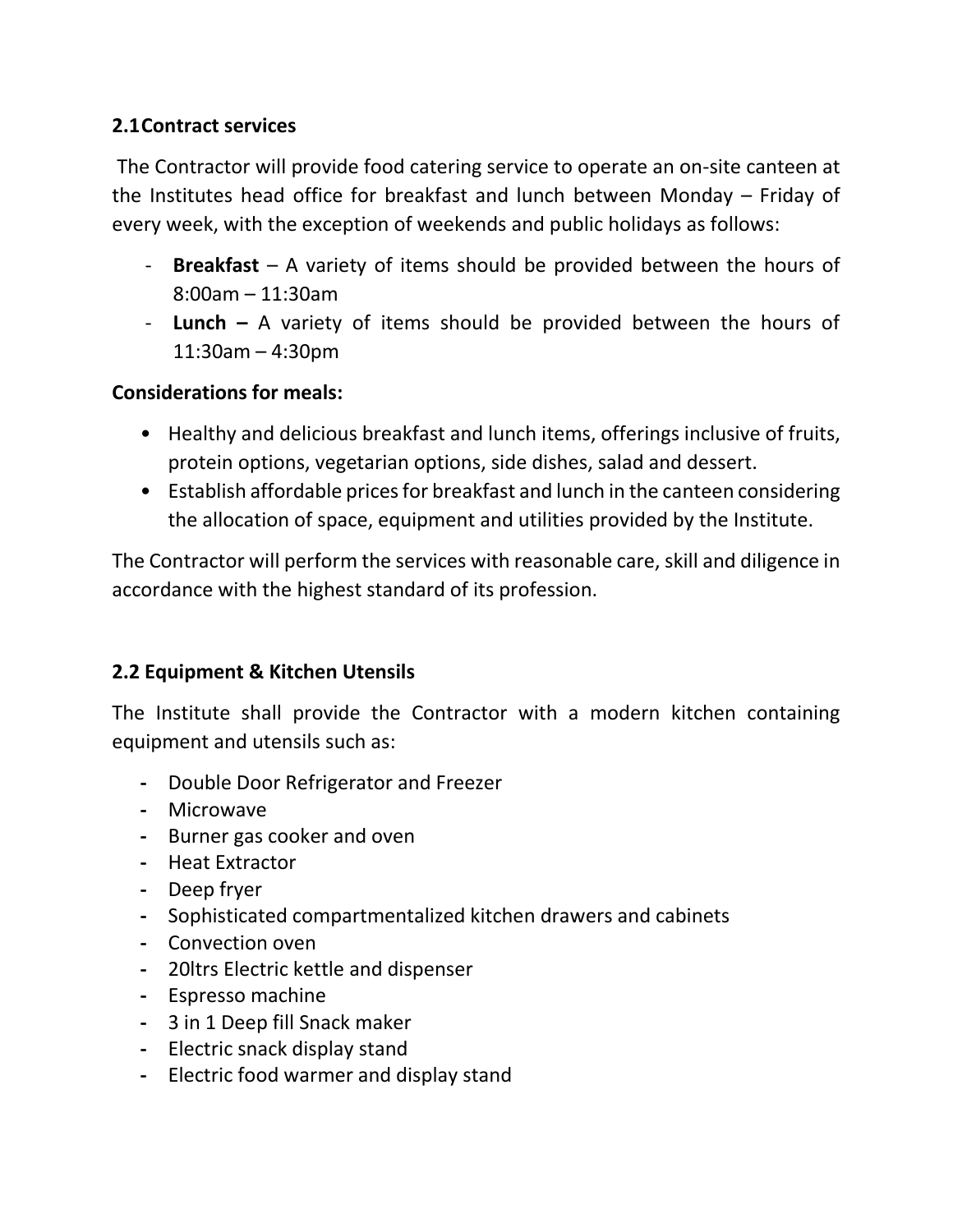Subsequently note that All other modern accessories, cutleries, plates needed for a modern kitchen/ restaurant setting is expected to be provided by the contractor.

## **2.3 Cleaning**

**-** The Contractor is required to regularly maintain the overall appearance/ cleanliness of the dining room, equipment's as well as maintain and keep the Kitchen and all assets in excellent condition.

## **2.4 Service**

- The Contractor shall provide any additional equipment and/or utensils which it may require, other than that provided in the kitchen.
- Prepare and handle ingredients, meals and food under hygienic and sanitary conditions, in accordance with the applicable law, food and food preparation and relation regulations and industry standards.
- Use trained, qualified, certified and suitable, properly attired staff with good interpersonal skills. All employees of the Contractor must observe Personal Hygiene such as constant washing of hands with soap and water.
- Ensure that there is adequate day to day supervision to ensure that the quality of food and service to be provided is delivered at a high and hygienic standard.
- Ensure that meals are provided on time, in a timely manner, with quick service, and with each component of the meal provided in sufficient numbers.
- To obtain and maintain through the term all up to date licenses, approvals, permits, badges to conduct its business.
- The Contractor, in recognition of its obligations will ensure that at all times the highest standard of customer service will be provided to the Company. It is mandatory that the operation be staffed with a Supervisor who shall manage the functions on a daily basis on site.
- A meeting will be held with the Institute's regulatory Committee as deemed necessary to discuss the canteen operations.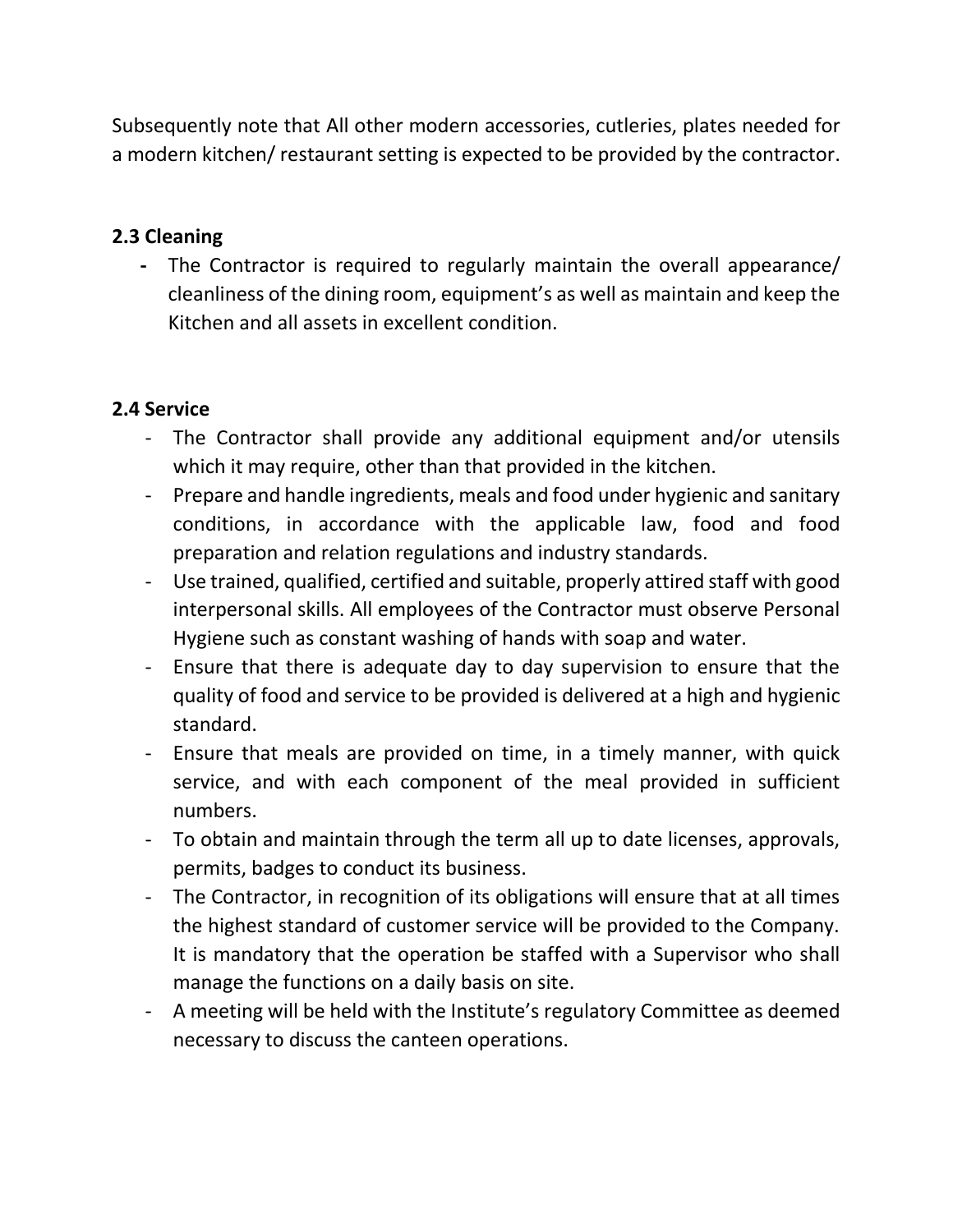## **3.0 BIDDER QUALIFICATIONS**

Bidders should provide the following information as part of their proposal for consideration by the Institute.

- **-** Description of experience in canteen food services
- **-** Examples of three or more projects similar to the criteria stated in this proposal
- **-** References from three (3) current clients for whom similar service has been conducted.
- **-** Completed Supplier/Vendor Registration form and all supporting documentation
- **-** Valid Income Tax and Value Added Tax (VAT) clearance certificates both confirming that the tenderer has complied with the provisions of and discharged their obligations under the current Income Tax and Value Added Tax legislations
- **-** Anticipated resources you will assign to the project (key staff: roles, titles and experience)
- **-** Certifications as a Food Service Provider
- **-** Timeframe for implementation of services
- **-** Have the legal capacity to enter into a contract
- **-** List of weekly menus for a period of two weeks

#### **NOTE:**

- The Institute reserves the right to request any additional information that it may deem necessary to make an informed decision on any proposal.
- All documents should not exceed 15 pages and should be sent as one (1) cohesive PDF document.
- All questions regarding this RFP are to be addressed to: [canteen@ihvnigeria.org.](mailto:canteen@ihvnigeria.org)

## **4.0 PROPOSAL EVALUATION CRITERIA**

IHVN will evaluate all proposals based on the following criteria. To ensure consideration for this Request for Proposal, all proposals should be complete and include all of the following: